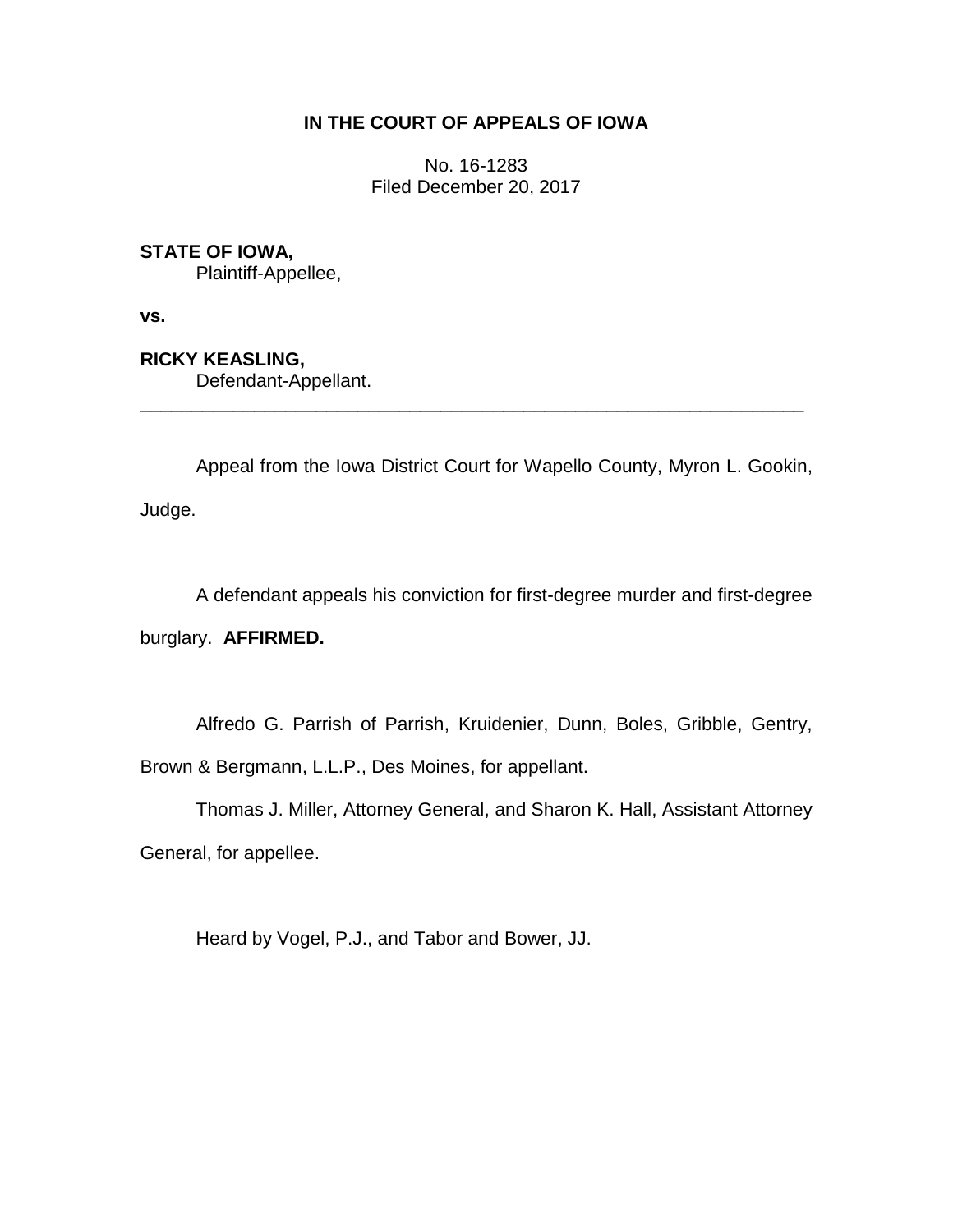## **VOGEL, Presiding Judge.**

Ricky Keasling, convicted of murder in the first degree and burglary in the first degree, asserts his trial counsel was ineffective for failing to object to the felony-murder instruction, failing to seek an eyewitness-identification instruction, and failing to obtain an eyewitness expert. Further, Keasling asserts the district court erred in excluding a witness from testifying at trial, or in the alternative, trial counsel was ineffective for failing to timely disclose the witness. For the reasons stated herein, we affirm his conviction.

## **I. Background Facts and Proceedings**

Darrell Teeter was murdered on August 11, 2014, at the same location where he lived and worked, the Main Street Bait Shop in downtown Eldon. The bait shop was in the front of the building, and Teeter's residence was in the back. Teeter had been ill and undergoing dialysis a few days a week, and he had been prescribed hydrocodone for chronic pain.

A few days prior to his death, Teeter's friend, Peter Saner, stopped by the bait shop in the morning on his way to work to wake up Teeter. Upon waking, Teeter discovered his cash drawer was empty and his hydrocodone pills were missing. Teeter reported the theft. Teeter remarked to Saner, "the Keasling boy" had asked him for hydrocodone but Teeter did not have any at the time. On August 10, Teeter was awakened by someone pounding on his door at approximately 3:30 a.m. The pounding stopped once Teeter turned on his lights.

On August 11, Saner stopped by the bait shop just before 7:00 a.m.; he knocked on the door but received no answer. He walked around the back of the shop and found a window open and the air conditioning unit still running, but the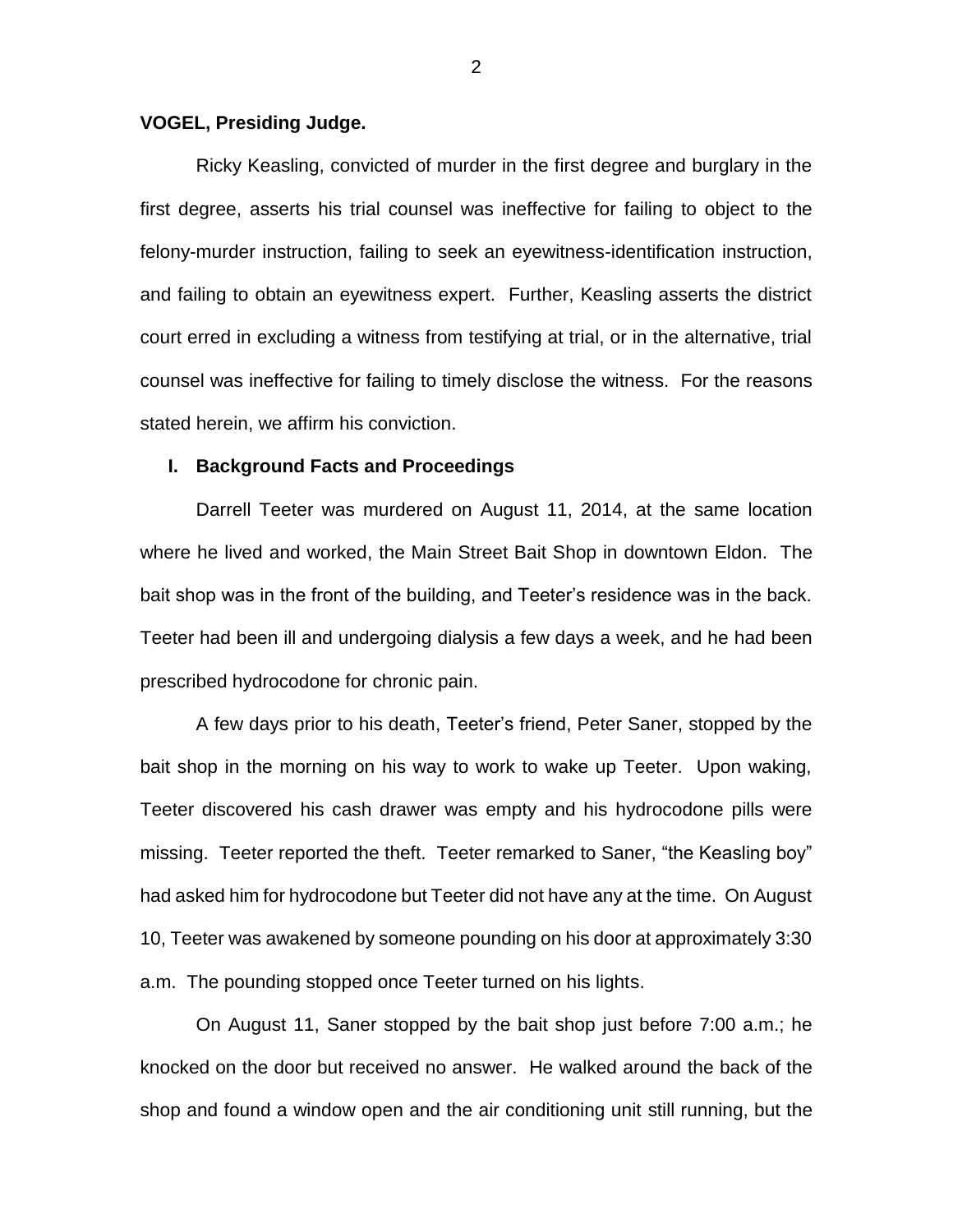unit was laying on the floor. He could see Teeter lying on his couch. Saner climbed through the window, observed Teeter's body, and called 911. While waiting for the police to arrive, Brad McClure drove by, and Saner handed him the keys to a skid loader for a job Saner was working on.

Investigators found the living room to be in complete disarray with empty bottles of hydrocodone. The doors of Teeter's two vehicles were slightly ajar, and papers found inside were disturbed. Police removed the pieces of siding next to the window where the air conditioning unit had been located for fingerprint analysis. The bullet removed from Teeter's head and the shell casing found outside Teeter's window were consistent with a .22 long-rifle bullet. Police questioned Keasling, who denied taking any prescription medications other than his own and who said Teeter once paid one of Teeter's workers in hydrocodone pills instead of money. Keasling also said he had been in the bait shop to buy fishing supplies and had performed construction work for Teeter, but he had never been in the back, residential portion of the building.

Several witnesses provided pieces of information to the investigators. Upon learning of Teeter's death, his friend, Jim Knaak, told the police that Teeter said Keasling had been offering to buy hydrocodone pills from Teeter. William Hilliard spoke to police about his observations on the night in question, as he was on a walk that evening on the bike path near the bait shop. Hilliard had observed a pickup truck hauling concrete construction equipment and had memorized the license plate. Seth Yochum indicated he observed Keasling drive his truck near the bait shop in the early morning hours of August 10, park the truck, and walk in the direction of the bait shop. Additional evidence linked Keasling with a .22 pistol.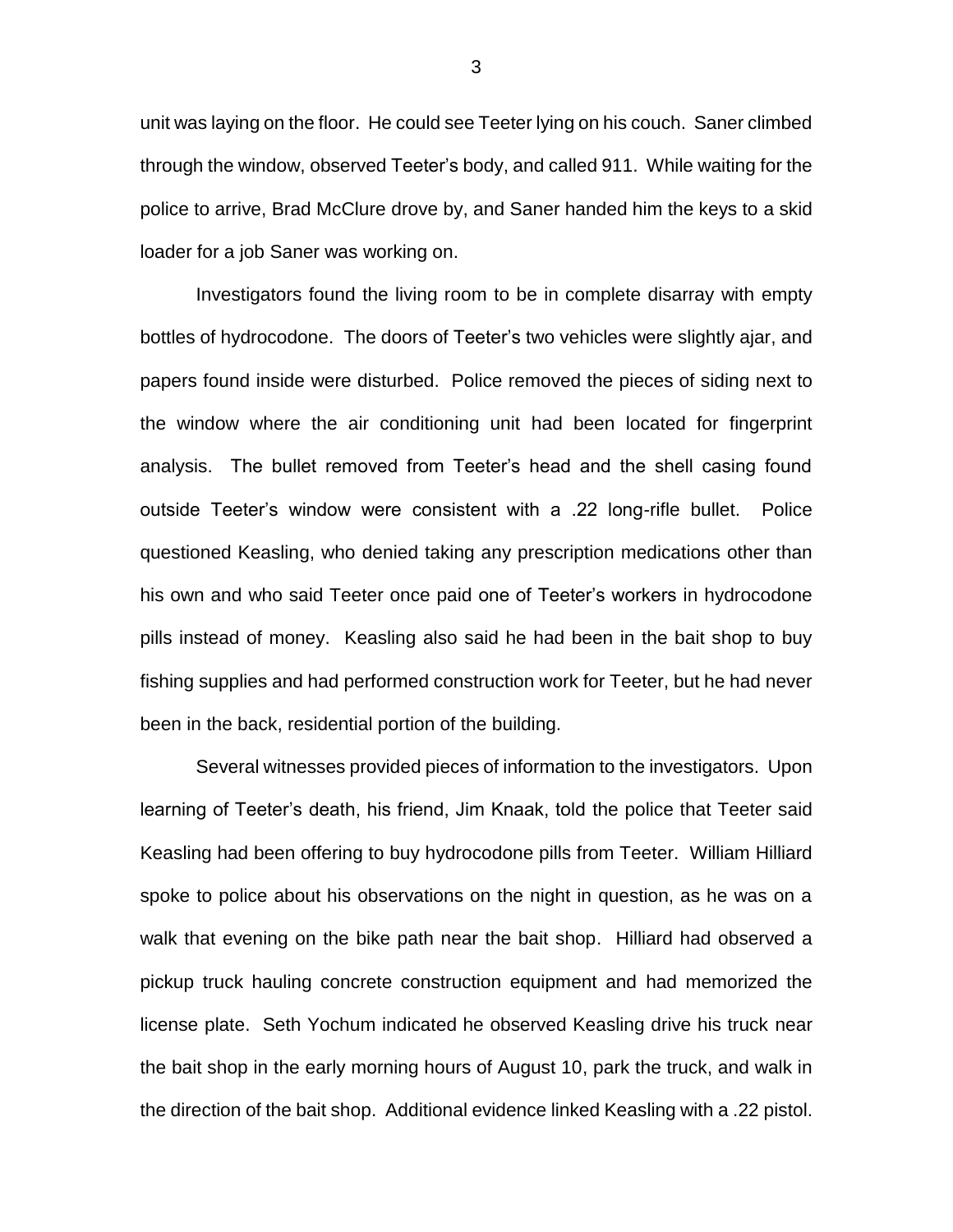Witnesses testified they heard gunshots near the river approximately two weeks prior to Teeter's death and observed a white pickup truck similar to Keasling's work truck, which he used to haul concrete equipment. When police investigated the location where witnesses heard gunshots, they found six spent .22 pistol casings.

Police executed a search warrant on Keasling's person and his grandmother's house, where Keasling resided. They found approximately fourteen hydrocodone pills on his person, some stamped M366 and others stamped M357. Pills marked M366 were later found at Teeter's bait shop. Fingerprint testing and analysis revealed Keasling's fingerprints at the bait shop. Specifically, Keasling's prints were found on two pieces of aluminum siding next to the window where the air conditioning unit had been located, one pill bottle next to Teeter's television stand, one pill bottle from the living room, and another pill bottle from behind the counter of the bait shop. Additionally, Keasling's prints were found on papers located inside Teeter's car and truck.

On January 2, 2015, Keasling was charged with first-degree murder, in violation of lowa Code sections  $707.1$  and  $707.2(1)(a)$  or (b)  $(2014)$ , and firstdegree burglary, in violation of Iowa Code sections 713.1 and 713.3(1)(b) or (c). Trial began May 10, 2016, and the jury returned guilty verdicts on both counts. On June 10, 2016, Keasling filed a motion for new trial and motion in arrest of judgment. The motions were denied. Keasling was sentenced to life without parole for first-degree murder and twenty-five years for first-degree burglary, to run concurrently.

Keasling appeals.

#### **II. Standard of Review**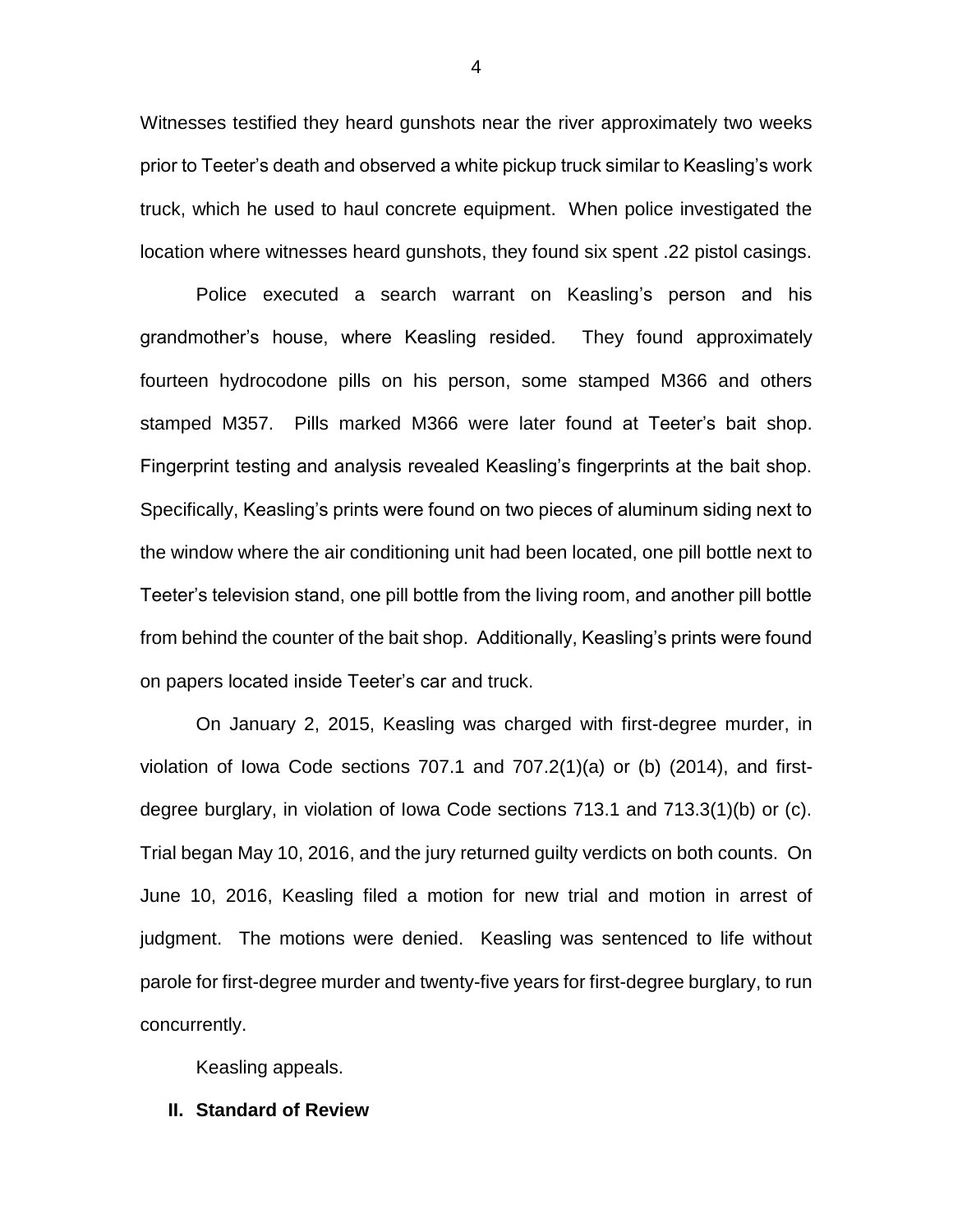We review ineffective-assistance-of-counsel claims de novo. *State v. Ondayog*, 722 N.W.2d 778, 783 (Iowa 2006). To establish a claim of ineffective assistance of counsel, the defendant must prove by a preponderance of the evidence: (1) trial counsel failed to perform an essential duty and (2) prejudice resulted from this failure. *State v. Lane*, 743 N.W.2d 178, 183 (Iowa 2007) (citing *Strickland v. Washington*, 466 U.S. 668, 694 (1984)). Claims of ineffective assistance of counsel raised on direct appeal are generally preserved for postconviction-relief proceedings for the development of a sufficient record and to allow the attorney an opportunity to defend his or her actions. *See State v. Allen*, 348 N.W.2d 243, 248 (Iowa 1984). However, where the record on appeal is sufficient to allow us to determine that either prong of an ineffective assistance claim is lacking, we may decline to preserve the issue and may instead address the claim on direct appeal. *State v. Brown*, 656 N.W.2d 355, 364 (Iowa 2003).

We review the record to determine if the court abused its discretion in excluding a witness as a sanction for failure to comply with the disclosure of a witness. *State v. Babers*, 514 N.W.2d 79, 82 (Iowa 1994). The sanctions are discretionary and will be reversed only if the trial court abuses its discretion. *Id*. An abuse of discretion will not generally be found unless the party whose rights have been violated suffered prejudice. *Id*.

## **III. Ineffective Assistance of Counsel**

## **A. Felony-Murder Instruction**

The district court instructed the jury it could convict Keasling of first-degree murder if it found either he acted willfully, deliberately, premeditatedly, and with the specific intent to kill Darrel Teeter or he killed Teeter while participating in the crime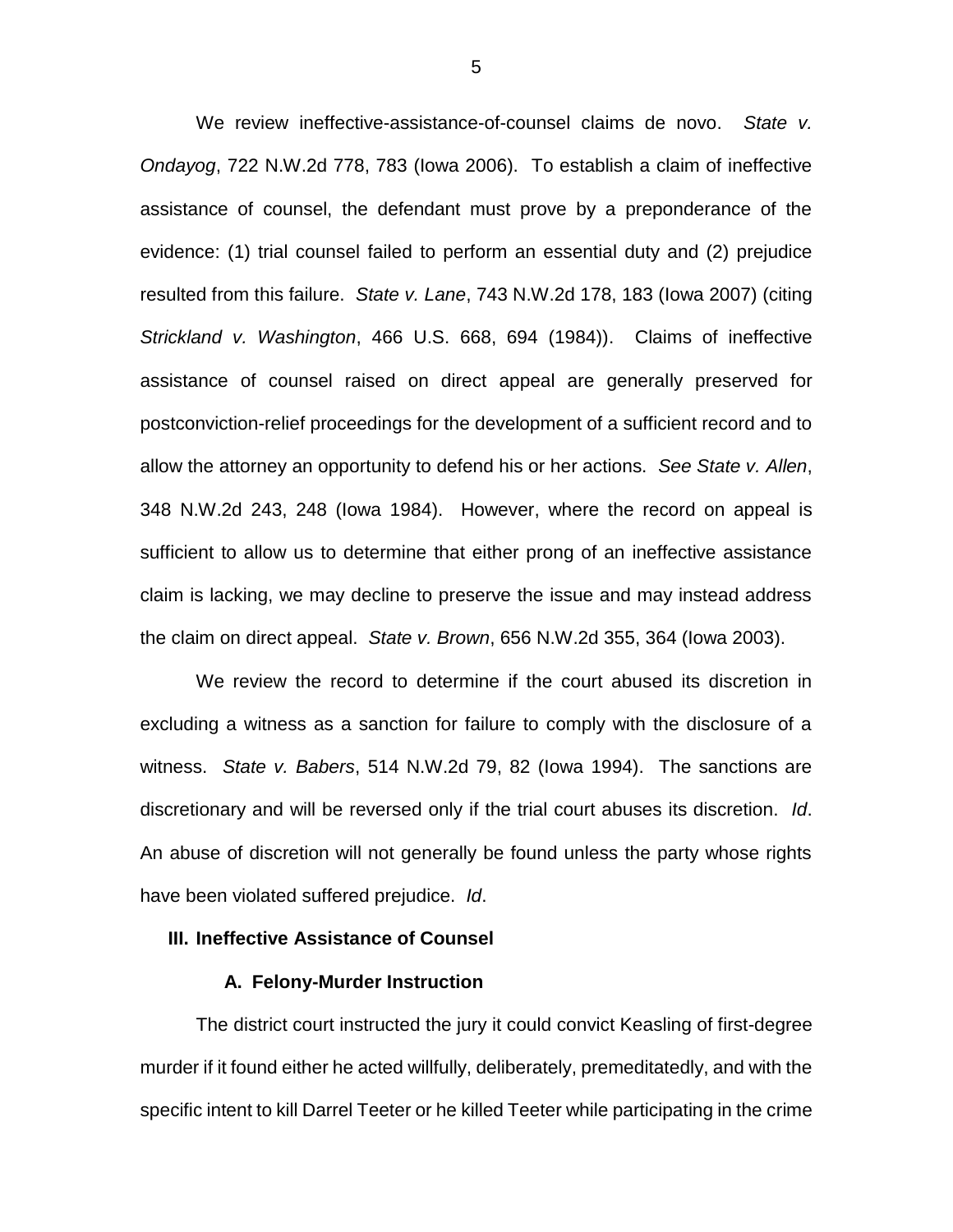of first-degree burglary.<sup>1</sup> *See* Iowa Code §§ 707.2(1)(a) (premeditated killing), 707.2(1)(b) (killing while participating in a forcible felony), 702.11 (providing "[a] 'forcible felony' is any felonious child endangerment, assault, murder, sexual abuse, kidnapping, robbery, arson in the first degree, or burglary in the first degree").

Keasling claims his trial counsel should have objected to instructing the jury on the felony-murder alternative because the evidence at trial established only a single act caused injury to Teeter, which also caused his death. Because firstdegree burglary may be committed when a person inflicts bodily injury on any person, Keasling asserts the act of shooting Teeter was the same act as contained in the predicate felony. *See* Iowa Code § 713.3. To support his argument, Keasling relies on the following cases: *State v. Heemstra*, 721 N.W.2d 549, 557 (Iowa 2006) (holding felonious assault of willful injury could serve as the predicate offense for felony murder only in certain circumstances); *Goosman v. State*, 764 N.W.2d 539, 514 (Iowa 2009) (holding federal due process did not require retroactive application of *Heemstra*); *State v. Millbrook*, 788 N.W.2d 647, 650 (Iowa 2010) (finding the defendant committed an assaultive act sufficiently independent of the firing of the gun that resulted in the victim's death); and *State v. Tribble*, 790 N.W.2d 121, 129–30 (Iowa 2010) (upholding the conviction because substantial evidence supported a jury finding that head trauma and asphyxia were caused by separate acts).

 $\overline{a}$ 

<sup>&</sup>lt;sup>1</sup> The verdict form simply stated the jury found Keasling "guilty of Murder in the First Degree" without distinguishing premeditated murder from felony murder.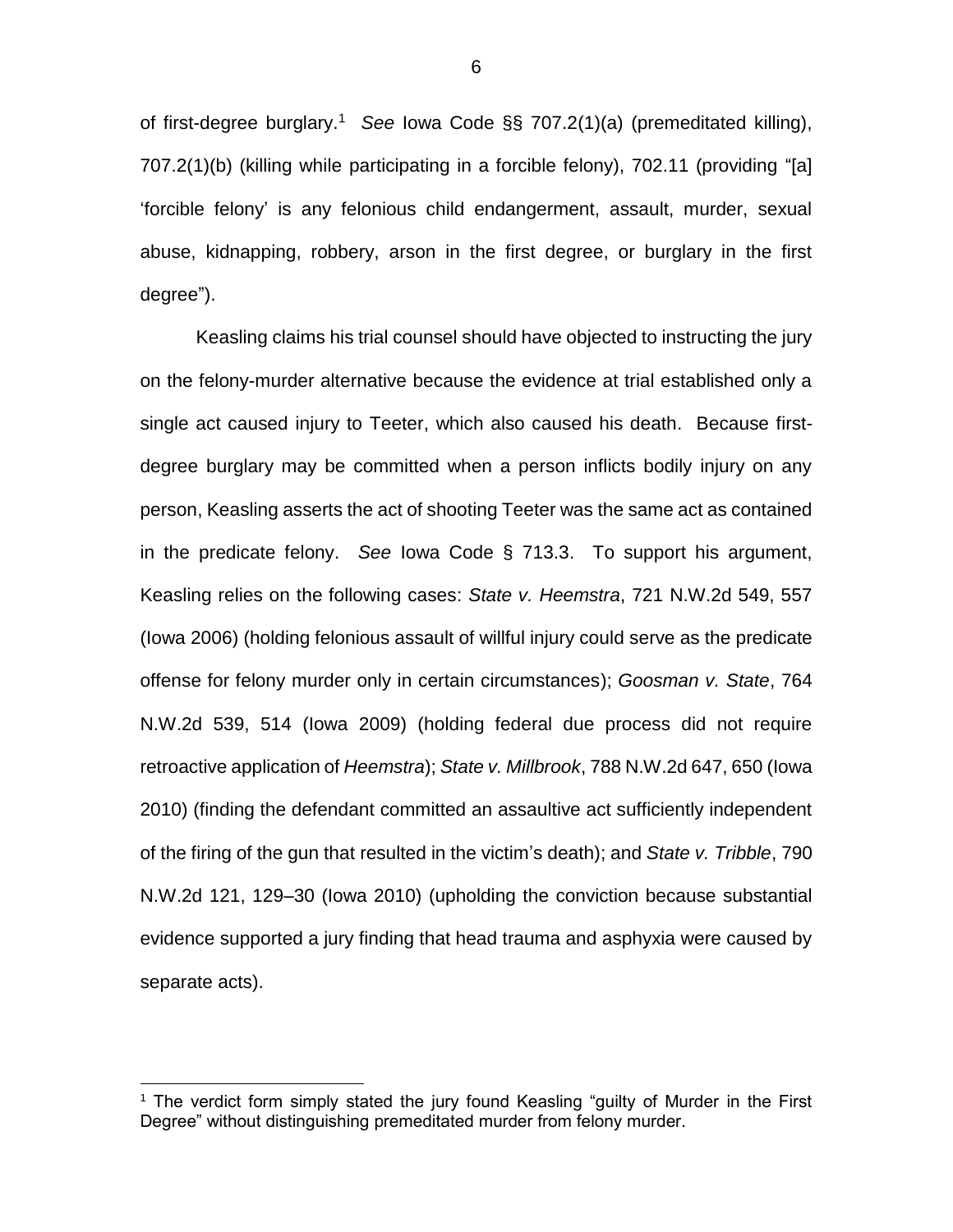Our court has dealt with the issue of merger in the context of the predicate

felony of arson, noting:

In *Heemstra*, our supreme court held that if the act causing willful injury as a forcible felony is the same act that causes the victim's death, the former is merged into the murder and cannot serve as the predicate felony for felony-murder purposes. *Heemstra*, 721 N.W.2d at 558. Accordingly, our court adopted what is known as the "merger rule." *Id*.

*State v. Tucker*, 810 N.W.2d 519, 521–22 (Iowa Ct. App. 2012). Our court also noted:

[A]pplication of the felony-murder rule in the case of arson is consistent with the traditional purpose of the felony-murder rule: deterring people from committing those felonies that present a heightened risk of death to others by transforming the felony offense sought to be deterred into first-degree murder if a person is killed in the course of the felony . . . .

*Id*. at 522.

 $\overline{a}$ 

Our "supreme court has not extended the *Heemstra* merger rule beyond the

context of felonious assaults." *Id*.; *accord Tribble*, 790 N.W.2d at 129; *Millbrook*,

788 N.W.2d 653–54. Although burglary contains an assault element, the merger

rule has not been extended beyond felonious assaults to include burglary or other

forcible felonies.<sup>2</sup> As noted in *Tucker*, "although the supreme court has seemingly

 $2$  Further, our court has declined to find counsel was ineffective for not challenging the felony-murder instruction when the predicate felony was robbery or assault with the intent to commit sexual abuse. *See Killings v. State*, No. 15-1061, 2017 WL 1735614, at \*4-5 (Iowa Ct. App. May 3, 2017) (addressing assault with the intent to commit sexual abuse); *State v. McCoy*, No. 14-0918, 2016 WL 3269458, at \*4-7 (Iowa Ct. App. June 15, 2016) (addressing the assault alternative to first-degree robbery); *see also State v. Pollard*, No. 13-1255, 2015 WL 405835 at \*3-4 (Iowa Ct. App. Jan. 28, 2015) (addressing the assault alternative to first-degree robbery). First-degree burglary and first-degree robbery may be committed when a person inflicts bodily injury on any person. *See* Iowa Code §§ 713.3(1)(c), 711.2. Thus, even though an assault may occur during the commission of a burglary, robbery, or assault with the intent to commit sexual abuse, we have concluded the merger rule will not apply to such forcible felonies.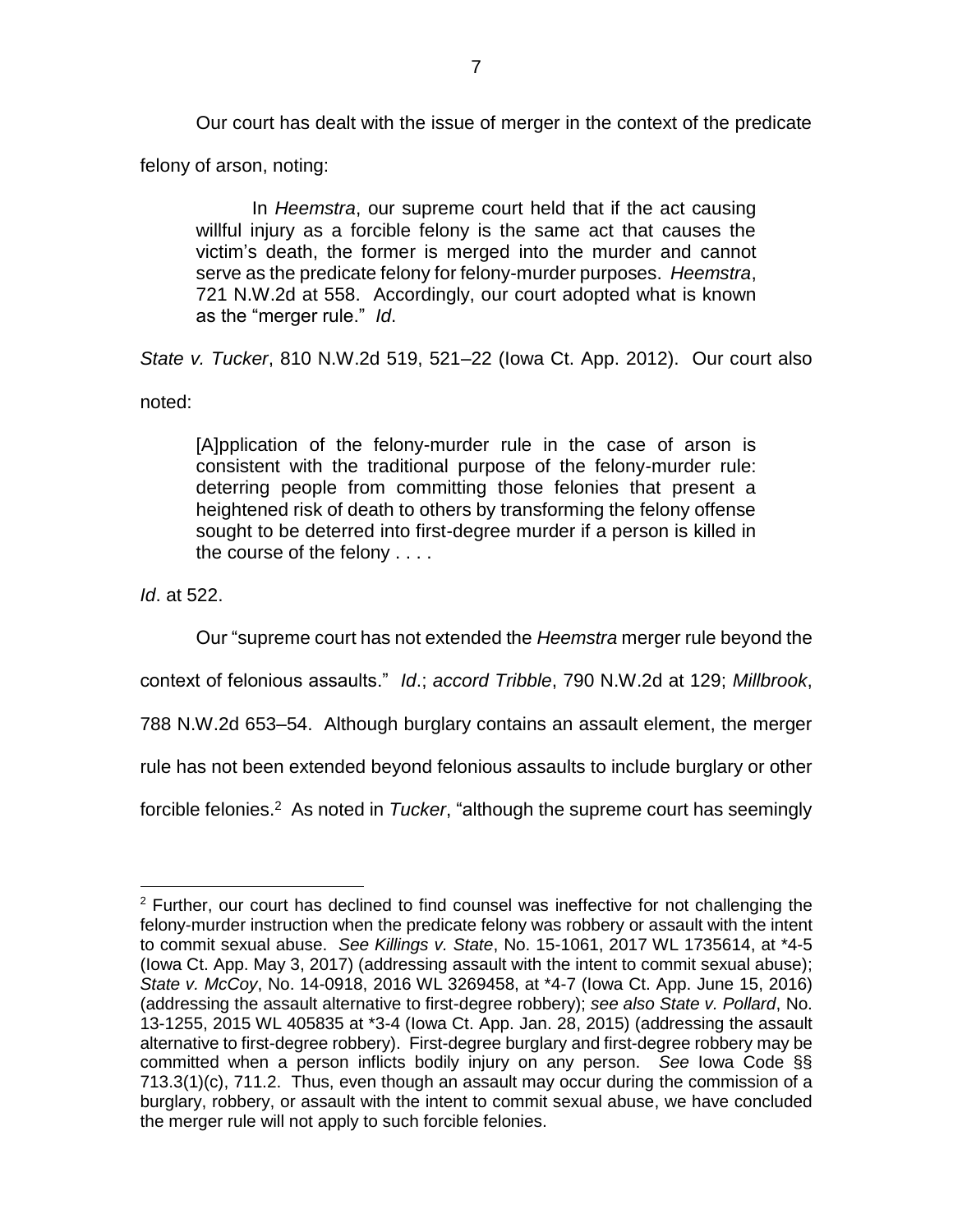adopted a 'two separate acts' approach for felony-murder, we believe that approach is best served by limiting it to felonious assaults. To extend that approach to arson would effectively write arson out of the felony-murder statute." *See* 810 N.W.2d at 522; *accord Tribble,* 790 N.W.2d at 128. The same, we conclude, would apply to the assault alternative to first-degree burglary if the "two separate acts" approach is extended beyond felonious assaults. Therefore, we decline to find counsel was ineffective for not challenging the felony-murder instruction.

#### **B. Eyewitness-Identification Instruction**

Keasling next asserts trial counsel was ineffective for failing to request an instruction regarding eyewitness identification. The State offered testimony from various witnesses who claimed to have either seen Keasling at Teeter's shop on or near the date he was killed, or had seen Keasling's truck either at the shop or near the river where spent shells were found, linking Keasling to the murder weapon. The trial court did not use the model instruction on eyewitness testimony or a similar instruction. Instruction 200.45 indicates the jury may consider:

1. If the witness had an adequate opportunity to see the person at the time of the crime. . . .

2. If an identification was made after the crime . . . consider whether it was the result of the witness's own recollection....

4. Any occasion in which the witness failed to identify the defendant or made an inconsistent identification.

. . . .

Iowa State Bar Ass'n, Iowa Criminal Jury Instruction 200.45. Keasling's trial counsel did not request the instruction. Keasling asserts his counsel was ineffective for failing to request the instruction because the instruction would have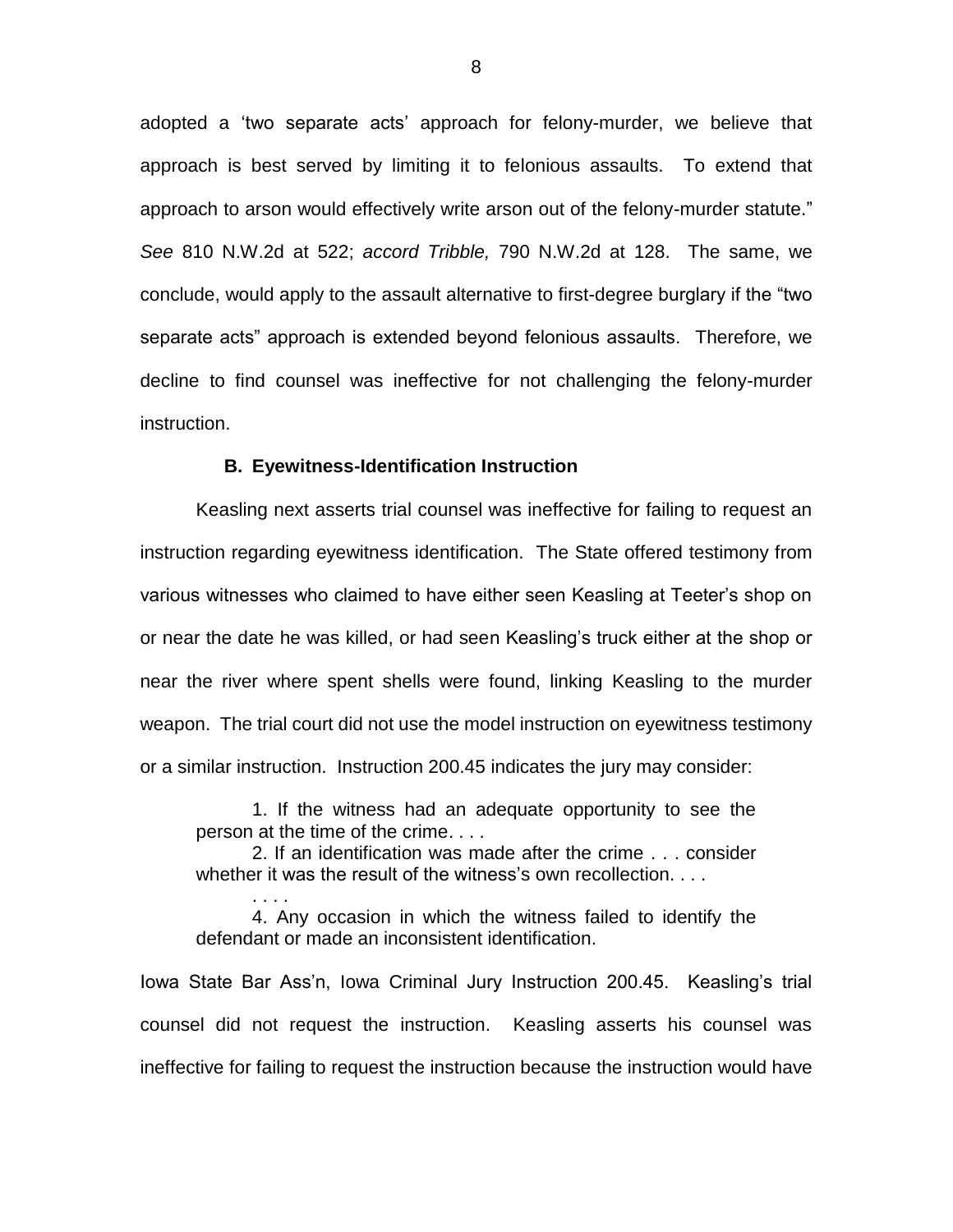given the jury guidance to test the reliability of each witness. Keasling notes the State primarily relied on witness identification of him and his truck.

As was the case in *State v. Shorter*, the State concedes Keasling likely would have been entitled to the eyewitness instruction had counsel requested it. *See* 893 N.W.2d 65, 86 (Iowa 2017). However, as in *Shorter*, Keasling cannot show a reasonable probability the result at trial would have been different if the court had provided the jury with the eyewitness-identification instruction. *See id*. In this case, the jury was provided the general instructions that inform the jury to "reconcile any conflicts in the evidence" and evaluate the various witnesses' testimony.<sup>3</sup> Keasling points to potential weaknesses in some testimony that could call into question a witness's memory, eyesight, vantage point, and level of intoxication. Yet each witness Keasling asserts has a weakness in his testimony was pressed on that weakness during cross-examination by defense counsel at trial. The jury was then instructed to use its "observations, common sense and

<sup>3</sup> Instruction No. 11 provided:

 $\overline{a}$ 

9

Decide the facts from the evidence. Consider the evidence using your observations, common sense and experience. Try to reconcile any conflicts in the evidence; but if you cannot, accept the evidence you find more believable.

In determining the facts, you may have to decide what testimony you believe.

You may believe all, part, or none of any witness's testimony.

There are many factors which you may consider in deciding what testimony to believe, for example:

<sup>1.</sup> Whether the testimony is reasonable and consistent with other evidence you believe.

<sup>2.</sup> Whether a witness has made inconsistent statements.

<sup>3.</sup> The witness's appearance, conduct, age, intelligence, memory and knowledge of the facts.

<sup>4.</sup> The witness's interest in the trial, their motive, candor, bias and prejudice.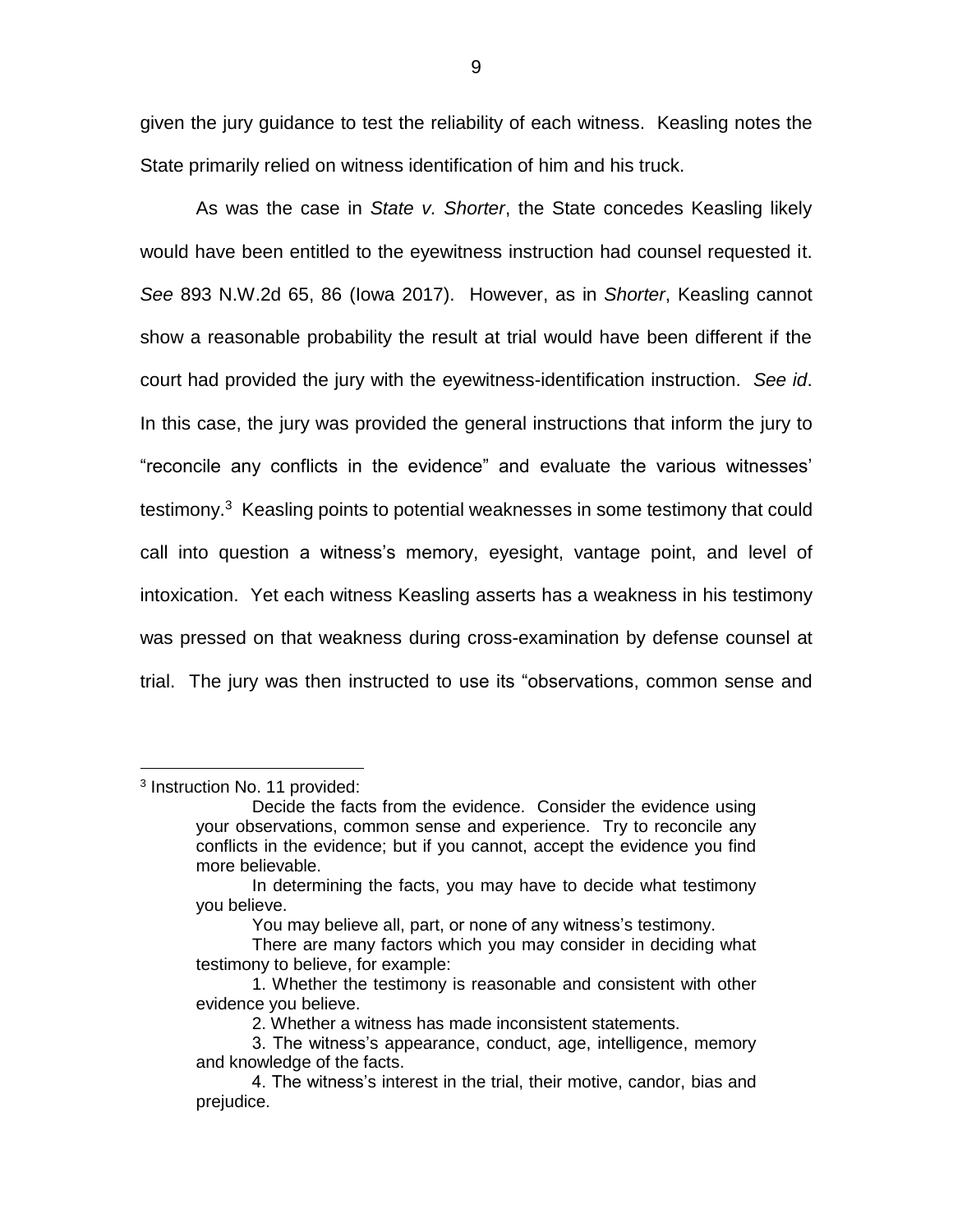experience" to "try to reconcile any conflicts in the evidence." As stated in *Shorter*, "much of the eyewitness identification instruction embraces commonsense notions that would not likely have escaped a conscientious jury unaided by the [model] instruction." *Id*. The same is true here. Thus, when the instructions given to the jury provided it with the tools needed to sort through the evidence and make its findings, Keasling cannot establish he was prejudiced by his counsel's failure to request the model instruction. *See id*.

## **C. Eyewitness Expert**

Next, Keasling asserts that since eyewitness identification was central to the State's case against him, trial counsel was ineffective for failing to obtain an eyewitness expert. Specifically, Keasling asserts expert testimony was necessary due to the threat of a mistaken eyewitness identification. *See* Gary L. Wells, *Eyewitness Identification Evidence: Science and Reform*, 29 Champion 12 (2005). Keasling contends this failure left the jury without the framework for assessing the discrepancies in the eyewitness testimony they heard, resulting in prejudice.

Our supreme court has noted that eyewitness testimony may have a dramatic influence on defense strategy or the theory of the case. *Shorter*, 893 N.W.2d at 81–82. Our supreme court went on to note:

Voir dire may be used to educate the jury about honestly mistaken witnesses. Defense counsel must be prepared to explore the potential for error in the identification process through effective cross-examination. Cross-examination, however, is not likely to be effective when a person is genuinely mistaken about past events. Consideration should be given to obtaining expert witness testimony of the problems with eyewitness identification.

*Id*. at 82 (citing *State v. Schutz*, 579 N.W.2d 317, 319 (Iowa 1998)).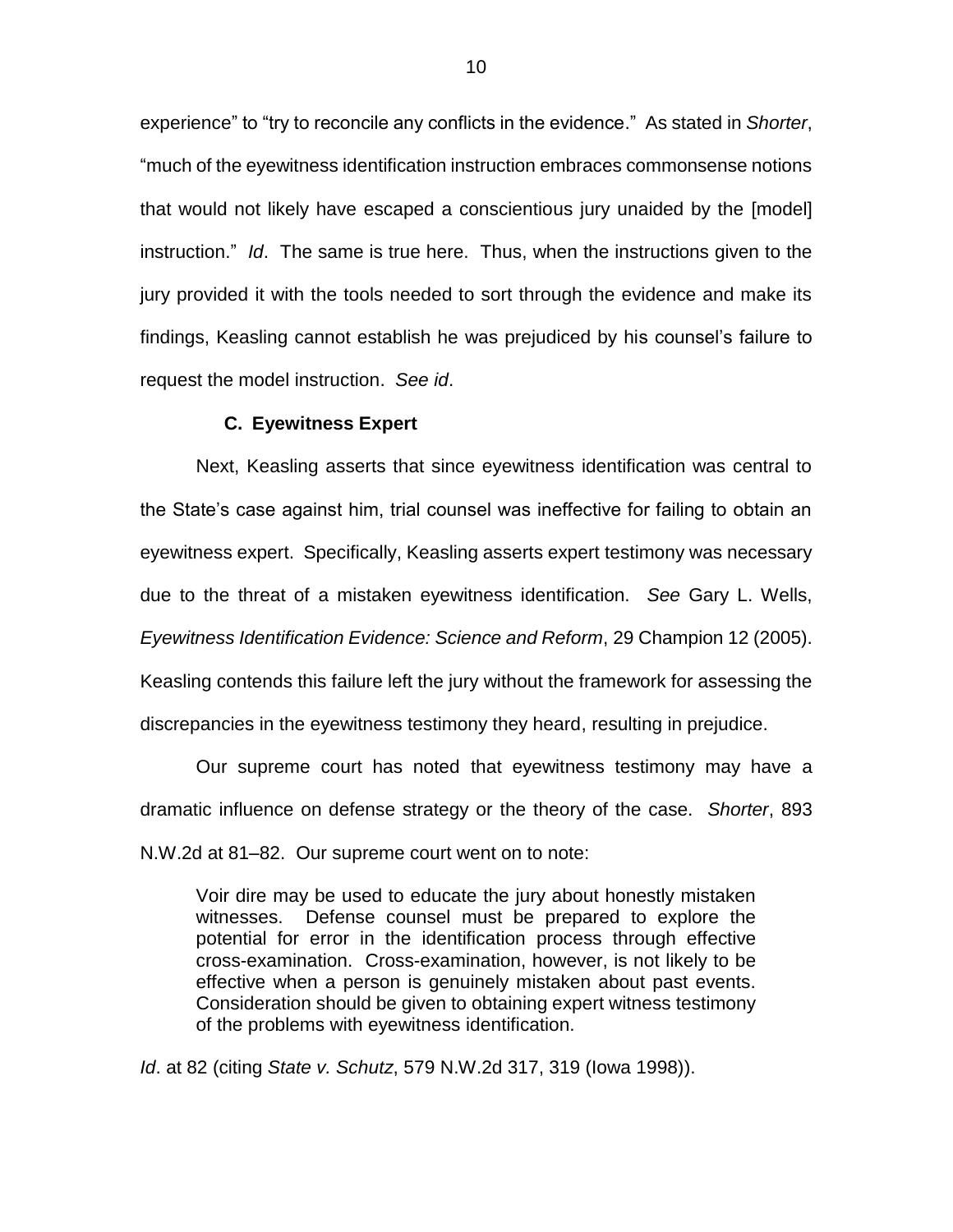In addition to the general jury instructions aiding the jury in its determination of witness credibility, the jury was also presented with sufficient corroborating evidence supporting the identifications. Some witnesses provided eyewitness testimony regarding either Keasling or his truck. Other witnesses provided noneyewitness testimony linking Keasling to Teeter's death. For instance, Saner testified Teeter was concerned "the Keasling boy" had stolen some of his hydrocodone pills after Teeter had declined Keasling's recent offer to purchase some of the pills; after Teeter's death, Keasling was found in possession of hydrocodone pills bearing the same identifying markings as those found in Teeter's possession.

Further, shortly before Teeter was killed, his gun had been stolen, and Keasling had bragged to his brother that he had recently acquired a "22 pistol," boasting in text messages about how well the gun shot. After the murder, investigators found a number of .22 rounds of ammunition in Keasling's possession. Keasling's truck had been seen near the river immediately after neighbors heard gunshots, and the shell casings found by the river were determined to have been fired by the same firearm as was fired at Teeter's residence. Additionally, although Keasling denied ever being in the residential portion of Teeter's building, Keasling's fingerprints were found both inside and outside that area, on hydrocodone pill bottles, as well as on items located in Teeter's vehicles. Thus, the jury was presented with considerable evidence that was not dependent on eyewitness testimony linking Keasling to the crime. Keasling, therefore, has not shown there is a reasonable probability the result of the trial would have been different if an expert on eyewitness identification had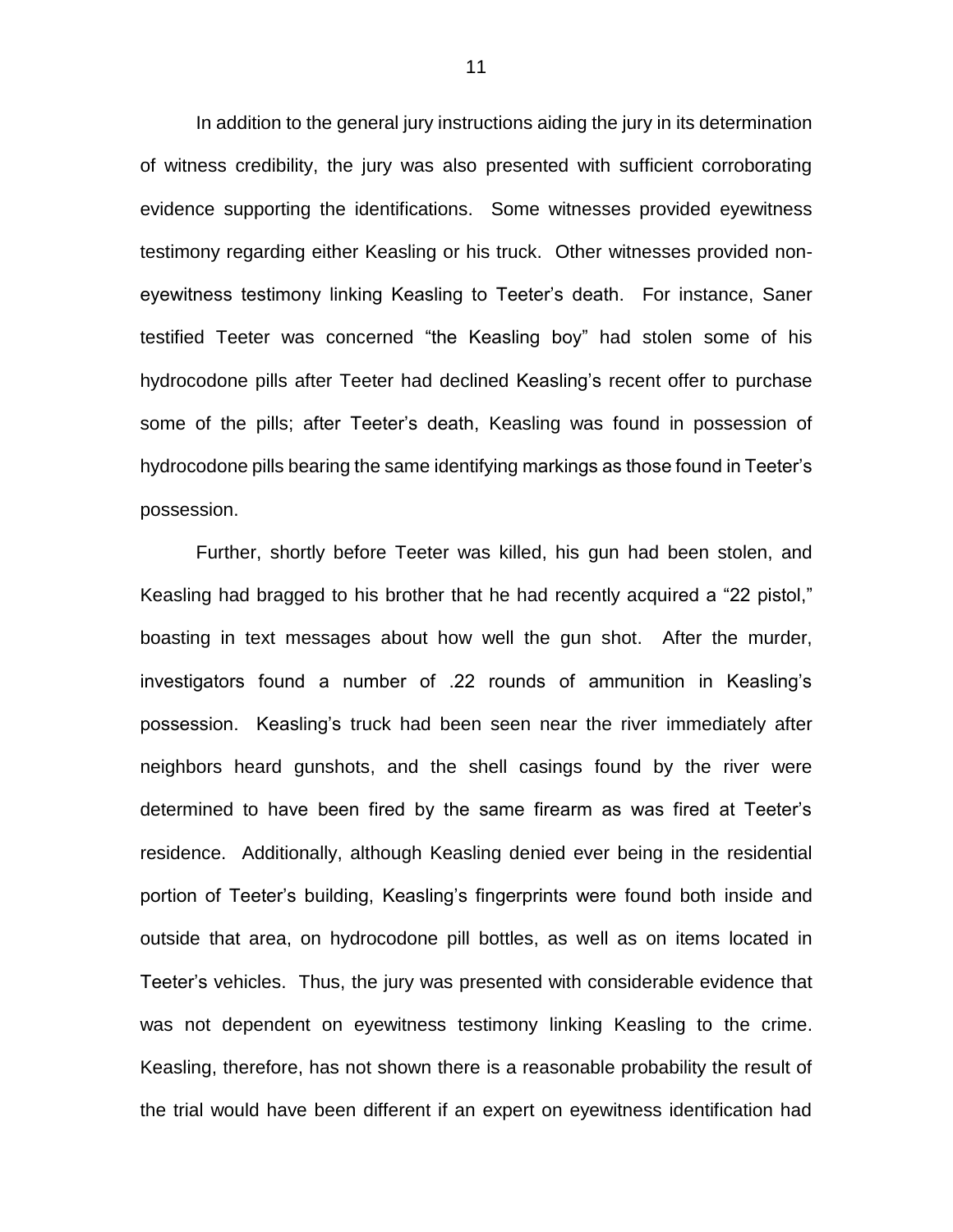testified. We conclude Keasling has not shown he was prejudiced by defense counsel's failure to present the testimony of an expert on eyewitness identification.

## **IV. Witness Exclusion**

Next, Keasling asserts the exclusion of a witness who could have provided exculpatory evidence was an extreme and unreasonable sanction, unsupported by prejudice to the State. On day seven of the trial, after the State had rested, Keasling's counsel sought to have Brad McClure testify for the defense. At a hearing outside the presence of the jury, Keasling's counsel explained to the court that he had become aware of McClure's testimony during the nine-day period prior to trial in which disclosure of additional witnesses was not permitted. *See* Iowa R. Crim. P. 2.13(3). Keasling's counsel made the strategic decision to call McClure as an undisclosed defense witness during trial rather than to supplement disclosure. After a brief summary of the substance of McClure's purported testimony, the State resisted, claiming McClure's testimony would be inadmissible hearsay. The district court agreed and excluded McClure's testimony.

The sanctions available to the district court when a defendant fails to comply with subsection (3) of rule 2.13 are found in subsection (4) of the rule, which states in pertinent part:

If the defendant . . . does not disclose to the prosecuting attorney all of the defense witnesses (except the defendant and surrebuttal witnesses) at least nine days before trial, the court may order the defendant to permit the discovery of such witnesses, grant a continuance, or enter such other order as it deems just under the circumstances. It may, if it finds that no less severe remedy is adequate to protect the state from undue prejudice, order the exclusion of the testimony of any such witnesses.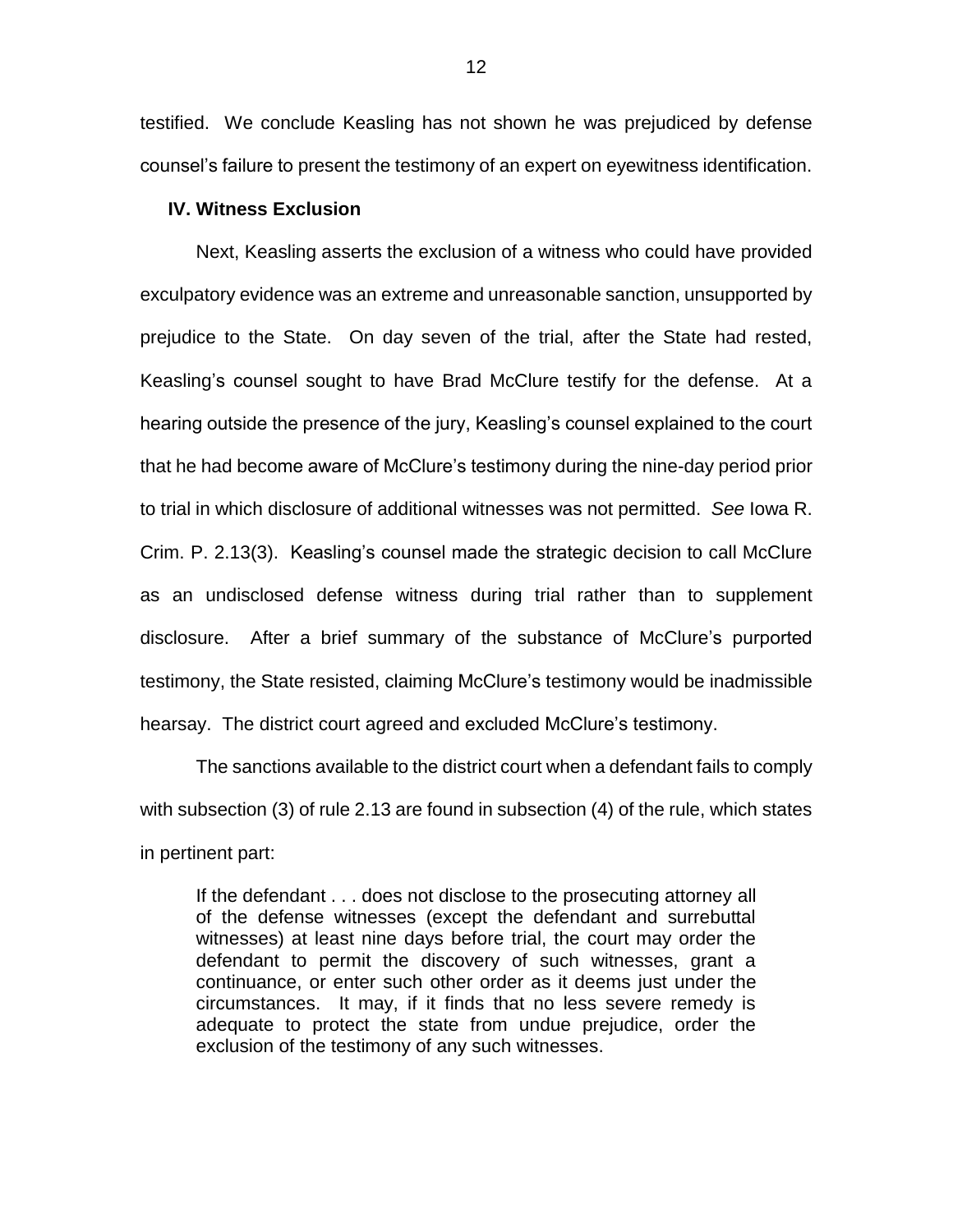Iowa R. Crim. P. 2.13(4); *see Babers*, 514 N.W.2d at 82. The district court, in

choosing to exclude McClure as a witness, ruled:

First of all, it appears to the court that although the defendant has referred to this proposed evidence at exculpatory, the court considers it more in line with being impeachment of Mr. Saner's testimony.

Furthermore, that the State has rested its case in this matter. As the state's attorney points out, the defense evidence, if not concluded, at least is close to being concluded at this point in time, so we are far into and very close to the end of the presentation of evidence in this case. So the notice of this potential witness by the defense is very delinquent.

Furthermore, based upon the statements of counsel made here today, they knew of the potential testimony of this witness within the nine-day period prior to trial and made a specific and strategic decision not to list this person as a witness for the defendant, and therefore, at this point in time to spring a witness on the State, the court considers to be unfair, and the proper remedy is to exclude the witness.

Because the State had rested its case, Keasling was close to resting his

own defense, and the court viewed the evidence as impeachment rather than

exculpatory, we do not find this choice of remedy to be an abuse of the district

court's discretion.

Next, Keasling asserts his trial counsel was ineffective for failing to timely disclose McClure as a witness, causing him prejudice. Keasling argues his trial counsel's decision to withhold disclosure of McClure was due to a lack of diligence rather than due to an appropriate trial strategy. Keasling contends that due diligence would have revealed the likelihood that McClure's testimony would have been excluded due to nondisclosure.

Keasling must prove, by a preponderance of the evidence, both that counsel failed to perform an essential duty and that prejudice resulted. *Ledezma v. State*, 626 N.W.2d 134, 142 (Iowa 2001). Iowa Rule of Professional Conduct 32:1.3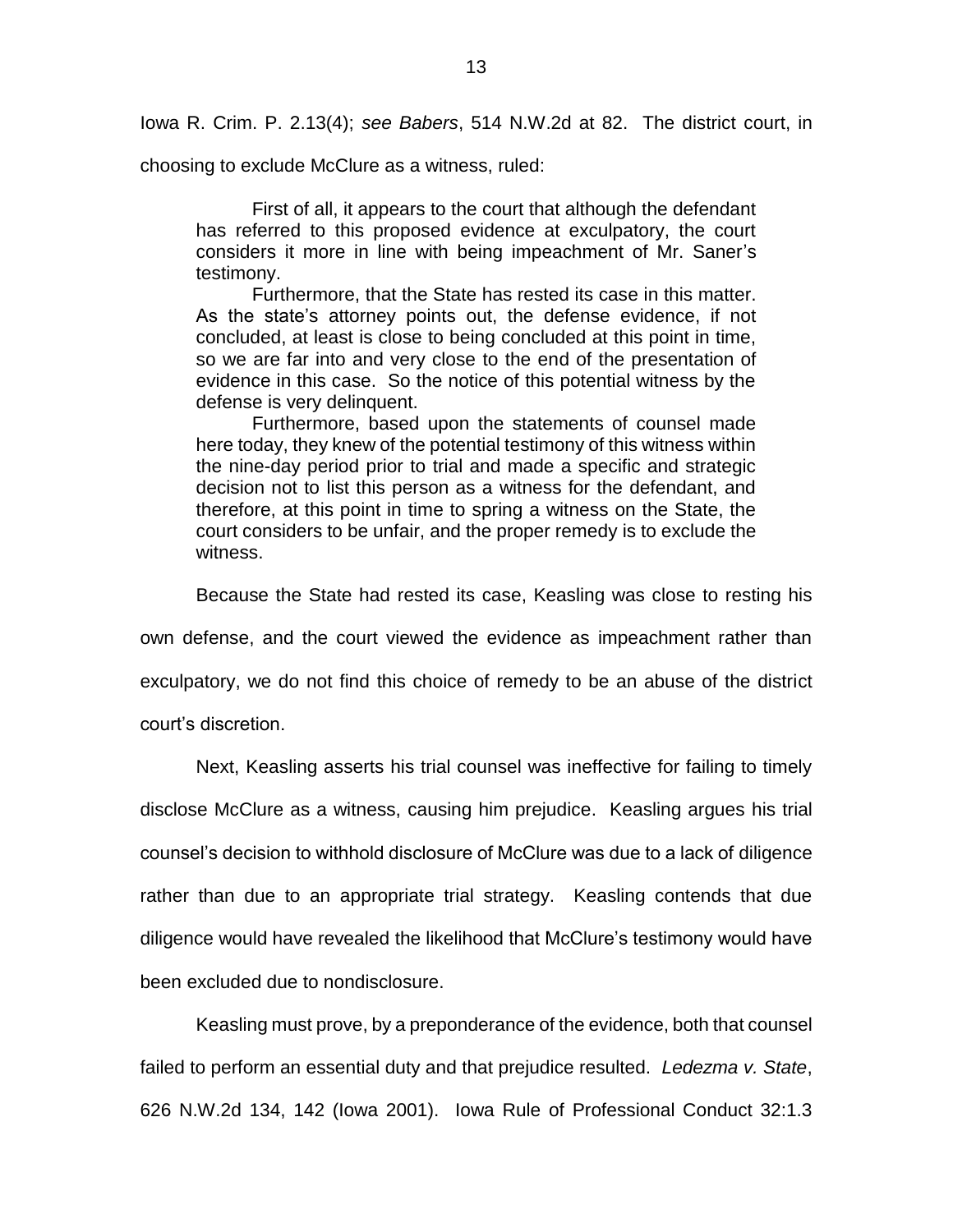requires lawyers to "act with reasonable diligence and promptness in representing a client." A lawyer who neglects to file documents with the court in a timely manner without an adequate excuse violates this rule. *See State v. Ary*, 877 N.W.2d 686, 705 (Iowa 2016). While strategic decisions made after "thorough investigation of law and facts relevant to plausible options are virtually unchallengeable," strategic decisions made after a "less than complete investigation" must be based on reasonable professional judgments supporting the particular level of investigation conducted. *Ledezma*, 626 N.W.2d at 143. However, if the claim lacks the necessary prejudice, we can decide the case on the prejudice prong of the test without deciding whether the attorney performed deficiently. *Id*.

McClure's testimony at the hearing on Keasling's motion for new trial consisted of impeachment evidence against Saner. At trial, Saner testified he does not take hydrocodone, had been friends with Teeter for years, and "the Keasling boy" offered to purchase hydrocodone from Teeter. McClure testified he drove by Teeter's bait shop around 7:00 a.m. on August 11 to meet Saner before a job and Saner "flagged" him down as he approached. McClure testified Saner said he "found Mr. Teeter dead" and then asked McClure for hydrocodone. Saner then asked McClure to lie for him about finding Teeter's body on August 11. McClure indicated he knew Saner took "handfuls" of hydrocodone, regularly carried firearms, and associated with individuals who McClure "did not know what they were capable of." Although McClure testified he did not know what Saner's associates were capable of, he indicated he was not fearful of them.

As the district court noted:

14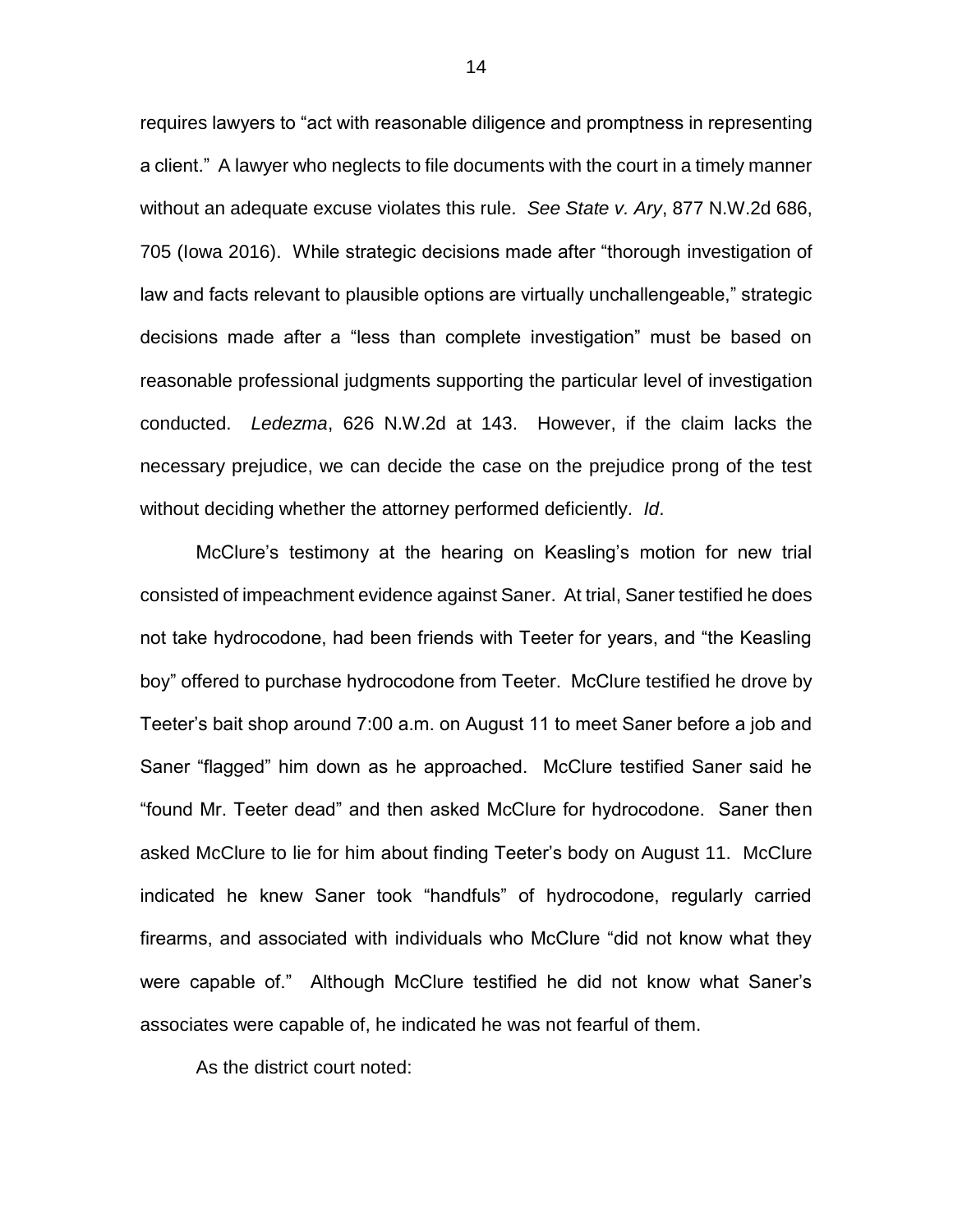Even assuming such evidence could not have been discovered earlier in the exercise of due diligence, evidence that Saner asked McClure to lie about their encounter merely goes to Saner's credibility as a witness. No other evidence ties Saner to the commission of the crimes.

Concerning Saner's credibility, a jury could conclude his credibility was successfully impeached. Or, a jury could just as easily conclude that Saner's testimony was credible and Saner only asked McClure to lie because he did not want McClure to publicly reveal at trial Saner was taking prescription pain killers that were not prescribed to him.

Bottom line, based upon the totality of the credible evidence presented, even if McClure had testified about Saner asking him to lie, and Saner's credibility as a witness was successfully impeached, the court concludes such would probably not have changed the result of the trial.

Saner was interviewed by police, provided a DNA sample, and provided

fingerprint samples four times. Despite the presence of Saner's fingerprints in Teeter's residence, which is explained by Saner's admission to finding Teeter's body, no other evidence linked him to the killing. On our de novo review, we conclude there is no reasonable probability of a different outcome had counsel timely disclosed McClure as a witness. Accordingly, Keasling's ineffectiveassistance-of-counsel claim fails.

## **V. Cumulative Error/Plain Error**

Finally, Keasling contends the cumulative error of his ineffective-assistance claims as asserted above should entitle him to a new trial. "Iowa recognizes the cumulative effect of ineffective-assistance-of-counsel claims when analyzing prejudice under *Strickland*." *State v. Clay*, 824 N.W.2d 488, 501 (Iowa 2012). If a claimant raises multiple claims of ineffective assistance of counsel, the cumulative prejudice from those individual claims should be properly assessed under the prejudice prong of *Strickland*. *Id*. If the court only considered the prejudice prong,